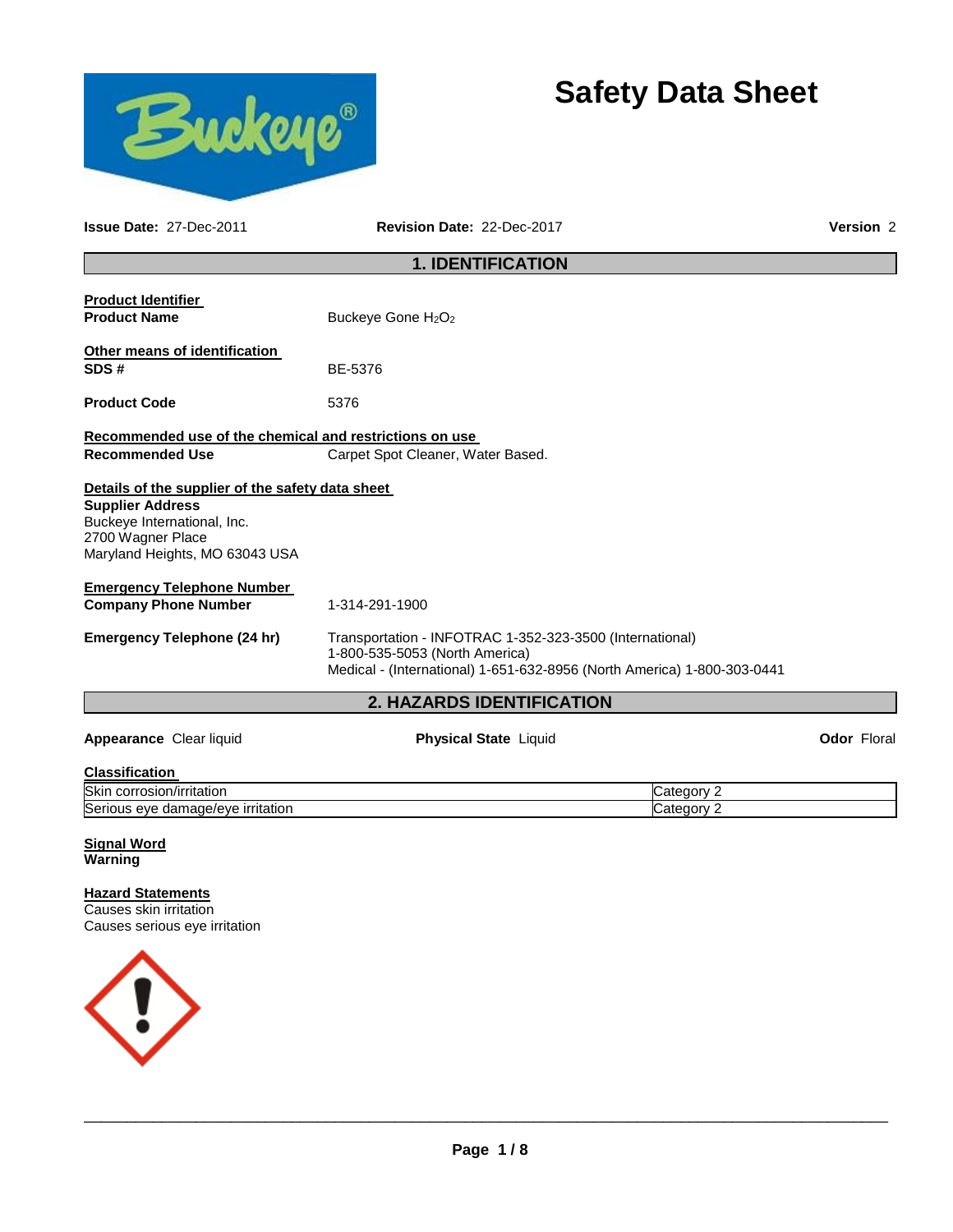# **Precautionary Statements - Prevention**

Wash face, hands and any exposed skin thoroughly after handling

Wear protective gloves/protective clothing/eye protection/face protection

#### **Precautionary Statements - Response**

IF IN EYES: Rinse cautiously with water for several minutes. Remove contact lenses, if present and easy to do. Continue rinsing If eye irritation persists: Get medical advice/attention IF ON SKIN: Wash with plenty of soap and water

\_\_\_\_\_\_\_\_\_\_\_\_\_\_\_\_\_\_\_\_\_\_\_\_\_\_\_\_\_\_\_\_\_\_\_\_\_\_\_\_\_\_\_\_\_\_\_\_\_\_\_\_\_\_\_\_\_\_\_\_\_\_\_\_\_\_\_\_\_\_\_\_\_\_\_\_\_\_\_\_\_\_\_\_\_\_\_\_\_\_\_\_\_

Take off contaminated clothing and wash it before reuse

If skin irritation occurs: Get medical advice/attention

#### **Other Hazards**

Harmful to aquatic life with long lasting effects

# **3. COMPOSITION/INFORMATION ON INGREDIENTS**

| <b>Chemical Name</b>   | <b>CAS No</b>   | Weight-% |
|------------------------|-----------------|----------|
| Sodium xvlenesulfonate | 300-72-7        | ՝        |
| Hvdroaen Peroxide      | $7722 - 84 - 0$ | ີ        |

\*\*If Chemical Name/CAS No is "proprietary" and/or Weight-% is listed as a range, the specific chemical identity and/or percentage of composition has been withheld as a trade secret.\*\*

# **4. FIRST-AID MEASURES**

#### **First Aid Measures**

| <b>Eye Contact</b>  | Rinse cautiously with water for several minutes. Remove contact lenses, if present and<br>easy to do. Continue rinsing. If eye irritation persists: Get medical advice/attention. |
|---------------------|-----------------------------------------------------------------------------------------------------------------------------------------------------------------------------------|
| <b>Skin Contact</b> | Wash skin with soap and water. Take off contaminated clothing and wash it before reuse. If<br>irritation persists, seek medical attention.                                        |
| <b>Inhalation</b>   | Remove to fresh air.                                                                                                                                                              |
| Ingestion           | Give two large glasses of water. Do NOT induce vomiting. Never give anything by mouth to<br>an unconscious person. Get medical attention.                                         |

#### **Most important symptoms and effects**

**Symptoms** Causes skin irritation. Causes serious eye irritation.

#### **Indication of any immediate medical attention and special treatment needed**

**Notes to Physician** Treat symptomatically. Dermatitis or other pre-existing skin conditions may be aggravated by overexposure to this product.

# **5. FIRE-FIGHTING MEASURES**

#### **Suitable Extinguishing Media**

Use extinguishing measures that are appropriate to local circumstances and the surrounding environment.

**Unsuitable Extinguishing Media** Not determined.

#### **Specific Hazards Arising from the Chemical**

Combustion products may be toxic.

# **Hazardous Combustion Products** Carbon oxides. Oxides of sulfur.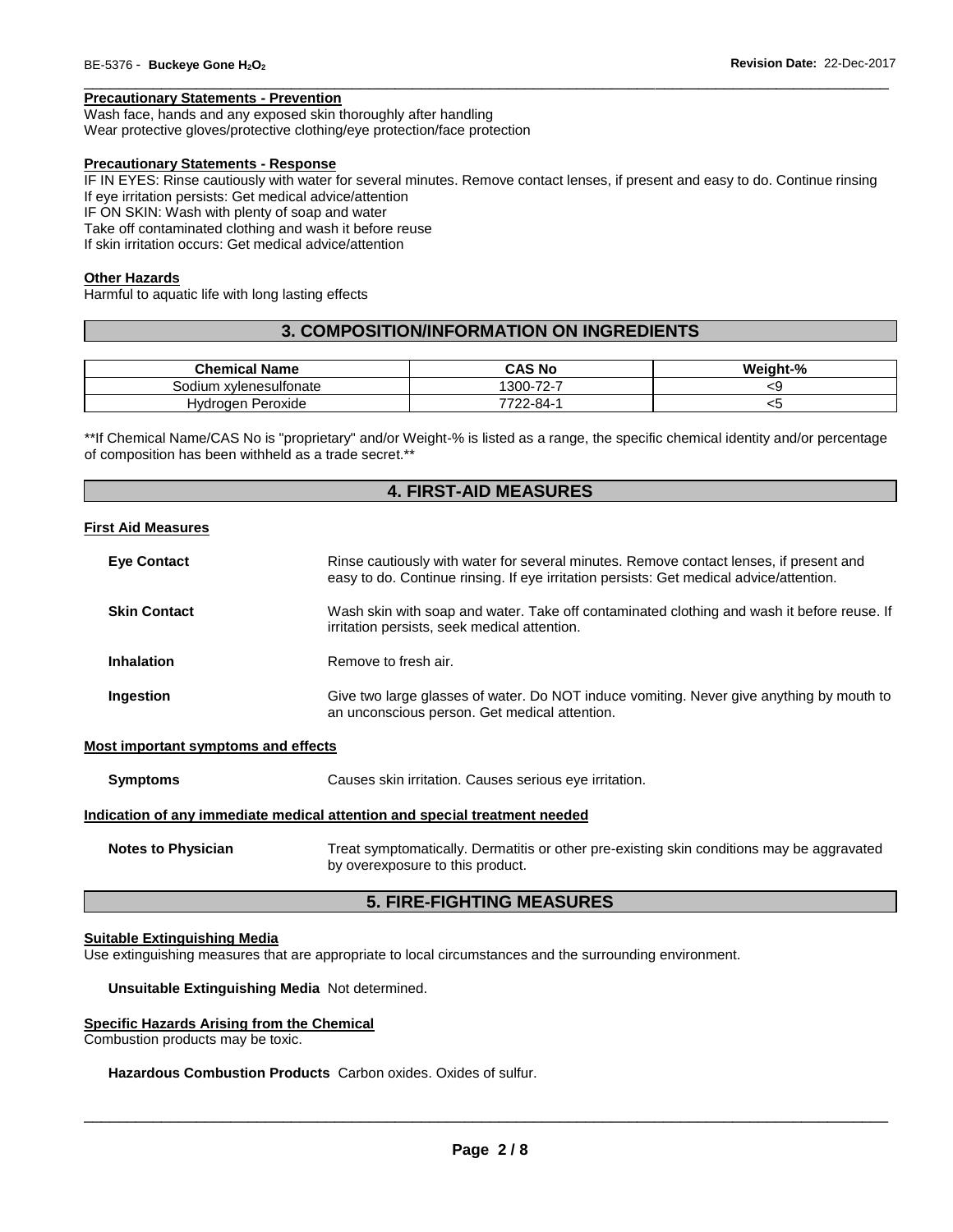#### \_\_\_\_\_\_\_\_\_\_\_\_\_\_\_\_\_\_\_\_\_\_\_\_\_\_\_\_\_\_\_\_\_\_\_\_\_\_\_\_\_\_\_\_\_\_\_\_\_\_\_\_\_\_\_\_\_\_\_\_\_\_\_\_\_\_\_\_\_\_\_\_\_\_\_\_\_\_\_\_\_\_\_\_\_\_\_\_\_\_\_\_\_ **Protective equipment and precautions for firefighters**

As in any fire, wear self-contained breathing apparatus pressure-demand, MSHA/NIOSH (approved or equivalent) and full protective gear.

# **6. ACCIDENTAL RELEASE MEASURES**

#### **Personal precautions, protective equipment and emergency procedures**

| <b>Personal Precautions</b>                          | Use personal protection recommended in Section 8.                                                                                                                   |  |  |
|------------------------------------------------------|---------------------------------------------------------------------------------------------------------------------------------------------------------------------|--|--|
| <b>Environmental Precautions</b>                     | Prevent from entering into soil, ditches, sewers, waterways and/or groundwater. See<br>Section 12, Ecological Information. See Section 13: DISPOSAL CONSIDERATIONS. |  |  |
| Methods and material for containment and cleaning up |                                                                                                                                                                     |  |  |
| <b>Methods for Containment</b>                       | Prevent further leakage or spillage if safe to do so.                                                                                                               |  |  |
| <b>Methods for Clean-Up</b>                          | Pick up with mop, wet/dry vac, or absorbent material. Rinse area with clear water and allow                                                                         |  |  |

# **7. HANDLING AND STORAGE**

floor to dry before allowing traffic.

#### **Precautions for safe handling**

**Advice on Safe Handling** Handle in accordance with good industrial hygiene and safety practice. Use personal protection recommended in Section 8. Avoid contact with skin, eyes or clothing. Wash face, hands, and any exposed skin thoroughly after handling. Keep containers closed when not in use.

#### **Conditions for safe storage, including any incompatibilities**

**Storage Conditions** Keep container tightly closed and store in a cool, dry and well-ventilated place. Store at room temperature. **Incompatible Materials** Chlorine bleach.

# **8. EXPOSURE CONTROLS/PERSONAL PROTECTION**

# **Exposure Guidelines**

| <b>Chemical Name</b> | <b>ACGIH TLV</b>         | <b>OSHA PEL</b>                     | <b>NIOSH IDLH</b>            |
|----------------------|--------------------------|-------------------------------------|------------------------------|
| Hydrogen Peroxide    | TWA: 1 ppm               | TWA: 1 ppm                          | IDLH: 75 ppm                 |
| 7722-84-1            |                          | TWA: 1.4 mg/m <sup>3</sup>          | TWA: 1 ppm                   |
|                      |                          | (vacated) TWA: 1 ppm                | TWA: 1.4 mg/m <sup>3</sup>   |
|                      |                          | (vacated) TWA: $1.4 \text{ mg/m}^3$ |                              |
| Phosphoric Acid      | STEL: $3 \text{ mg/m}^3$ | TWA: 1 mg/m <sup>3</sup>            | IDLH: 1000 mg/m <sup>3</sup> |
| 7664-38-2            | TWA: 1 mg/m <sup>3</sup> | (vacated) TWA: 1 mg/m <sup>3</sup>  | TWA: 1 mg/m <sup>3</sup>     |
|                      |                          | (vacated) STEL: $3 \text{ mg/m}^3$  | STEL: $3 \text{ mq/m}^3$     |

#### **Appropriate engineering controls**

**Engineering Controls Ensure adequate ventilation, especially in confined areas. Eyewash stations. Showers.**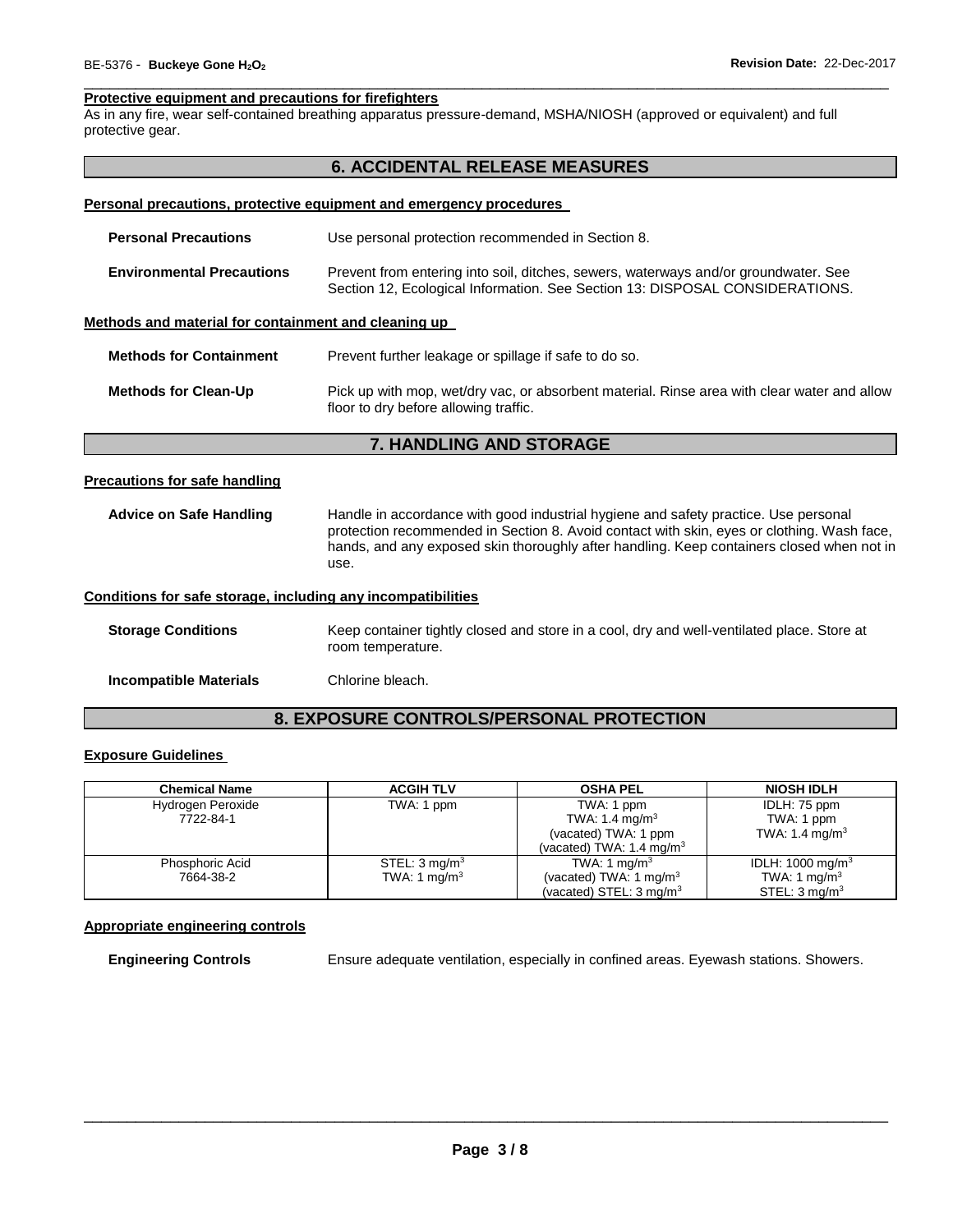#### **Individual protection measures, such as personal protective equipment**

| <b>Eye/Face Protection</b>                  | Risk of contact: Wear approved safety goggles.                                        |  |  |
|---------------------------------------------|---------------------------------------------------------------------------------------|--|--|
| <b>Skin and Body Protection</b>             | Wear rubber gloves or other impervious gloves.                                        |  |  |
| <b>Respiratory Protection</b>               | No protection is ordinarily required under normal conditions of use and with adequate |  |  |
| $\sim$ $\sim$ $\sim$ $\sim$ $\sim$<br>- - - | ventilation.                                                                          |  |  |

\_\_\_\_\_\_\_\_\_\_\_\_\_\_\_\_\_\_\_\_\_\_\_\_\_\_\_\_\_\_\_\_\_\_\_\_\_\_\_\_\_\_\_\_\_\_\_\_\_\_\_\_\_\_\_\_\_\_\_\_\_\_\_\_\_\_\_\_\_\_\_\_\_\_\_\_\_\_\_\_\_\_\_\_\_\_\_\_\_\_\_\_\_

**General Hygiene Considerations** Handle in accordance with good industrial hygiene and safety practice.

# **9. PHYSICAL AND CHEMICAL PROPERTIES**

#### **Information on basic physical and chemical properties** Liquid

**Property Values Remarks • Method <b>Property Remarks** • Method **Remarks** • Method **pH**  $4.6 - 5.0$  (conc. and RTU) **Melting Point/Freezing Point Not determined <br>
Boiling Point/Boiling Range 100 °C/212 °F Boiling Point/Boiling Range Flash Point Evaporation Rate 1.0**<br> **Flammability (Solid, Gas)** Liquid-Not applicable **Flammability (Solid, Gas) Upper Flammability Limits** Not applicable **Lower Flammability Limit** Not applicable **Vapor Pressure 1988** Not determined<br> **Vapor Density** 1989 Not determined **Vapor Density Specific Gravity** 1.05 **Water Solubility <b>Infilter Solubility** *Infinite*<br> **Solubility in other solvents Infinited Mot determined Solubility in other solvents Not determined**<br> **Partition Coefficient Not determined Partition Coefficient Not determined**<br> **Auto-ignition Temperature** Not determined **Auto-ignition Temperature 6 Mot determined Notion Property** Decomposition Temperature 2016 Not determined **Decomposition Temperature Not determined**<br>**Kinematic Viscosity Not determined Kinematic Viscosity**<br> **Dynamic Viscosity**<br> **Not determined Dynamic Viscosity**<br> **Explosive Properties**<br>
Not determined **Explosive Properties Oxidizing Properties** Not determined

**Fag Closed Cup**<br> **Fag Closed Cup**<br> **Fag Closed Cup**<br> **Fag Closed Cup**<br> **Fag Closed Cup** 

**Applear liquid Clear liquid Clear liquid Clear Apple Clear Apple Clear Apple Clear Apple Clear Apple Clear Apple Clear Apple Clear Apple Clear Apple Clear Apple Clear Apple Clear Apple Clear Apple Clear Apple Clear Apple Clear Color Threshold Not determined** 

# **10. STABILITY AND REACTIVITY**

#### **Reactivity**

Not reactive under normal conditions.

#### **Chemical Stability**

Stable under recommended storage conditions.

# **Possibility of Hazardous Reactions**

None under normal processing.

**Hazardous Polymerization** Hazardous polymerization does not occur.

#### **Conditions to Avoid**

Keep separated from incompatible substances. Keep out of reach of children.

#### **Incompatible Materials**

Chlorine bleach.

#### **Hazardous Decomposition Products**

Carbon oxides. Sulfur oxides.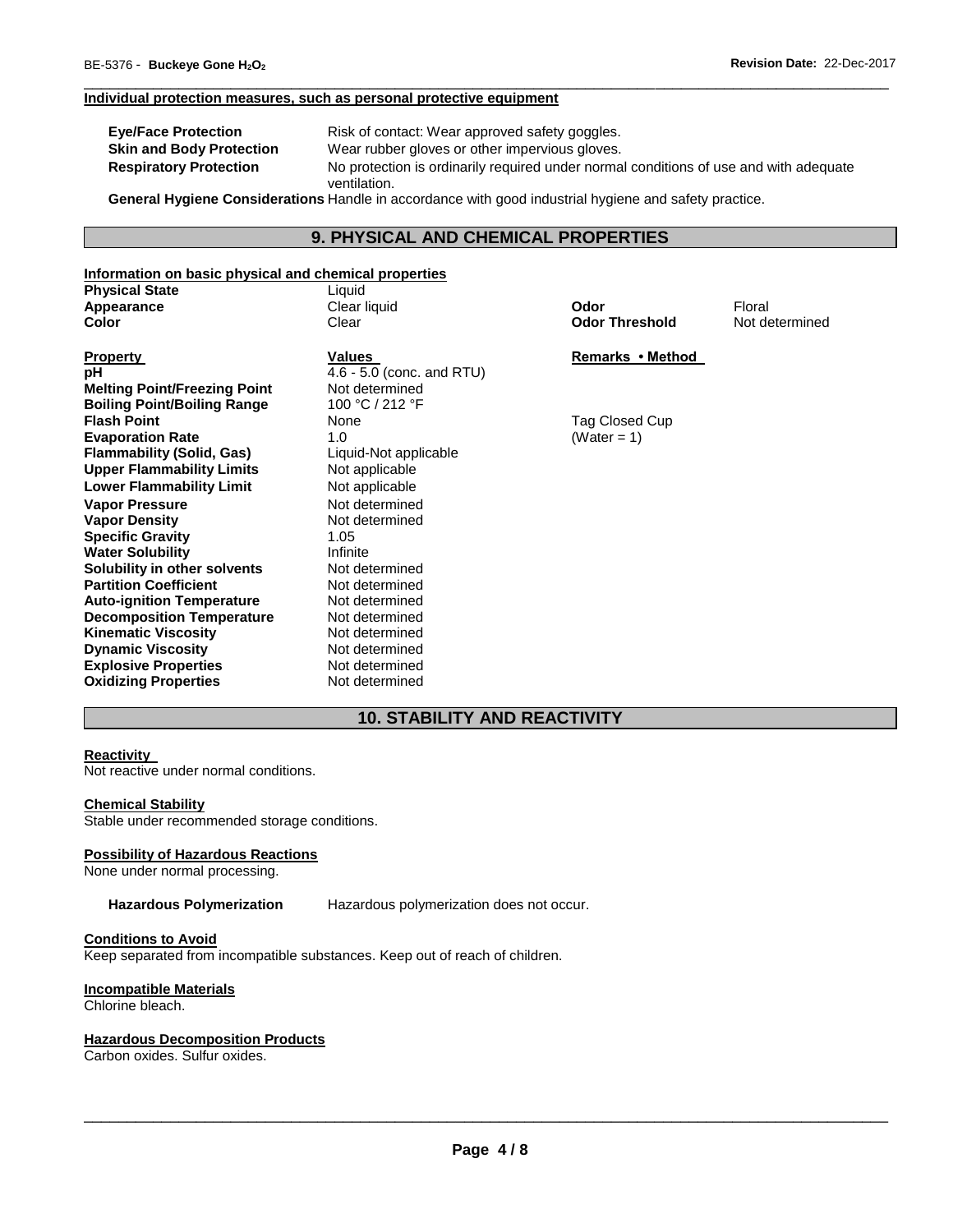# \_\_\_\_\_\_\_\_\_\_\_\_\_\_\_\_\_\_\_\_\_\_\_\_\_\_\_\_\_\_\_\_\_\_\_\_\_\_\_\_\_\_\_\_\_\_\_\_\_\_\_\_\_\_\_\_\_\_\_\_\_\_\_\_\_\_\_\_\_\_\_\_\_\_\_\_\_\_\_\_\_\_\_\_\_\_\_\_\_\_\_\_\_ **11. TOXICOLOGICAL INFORMATION**

# **Information on likely routes of exposure**

| <b>Product Information</b> |                                  |
|----------------------------|----------------------------------|
| <b>Eye Contact</b>         | Causes serious eye irritation.   |
| <b>Skin Contact</b>        | Causes skin irritation.          |
| <b>Inhalation</b>          | Avoid breathing vapors or mists. |
| Ingestion                  | Do not ingest.                   |

# **Component Information**

| <b>Chemical Name</b>                             | Oral LD50               | Dermal LD50                                  | <b>Inhalation LC50</b>                               |
|--------------------------------------------------|-------------------------|----------------------------------------------|------------------------------------------------------|
| Sodium xylenesulfonate<br>1300-72-7              | $= 7200$ mg/kg (Rat)    |                                              |                                                      |
| Dipropylene glycol monobutyl ether<br>29911-28-2 | $= 1620 \mu L/kg$ (Rat) | $=$ 5860 µL/kg (Rabbit)                      | $Rat$ ) 4 h = 42.1 ppm<br>$> 2.04$ mg/L<br>Rat ) 4 h |
| Hydrogen Peroxide<br>7722-84-1                   | $= 801$ mg/kg (Rat)     | $= 4060$ mg/kg (Rat) = 2000 mg/kg<br>Rabbit) | $= 2$ mg/L (Rat) 4 h                                 |
| Benzyl alcohol<br>$100 - 51 - 6$                 | $= 1230$ mg/kg (Rat)    | $= 2000$ mg/kg (Rabbit)                      | $= 8.8$ mg/L (Rat) 4 h                               |
| Phosphoric Acid<br>7664-38-2                     | $= 1530$ mg/kg (Rat)    | $= 2730$ mg/kg (Rabbit)                      | $> 850$ mg/m <sup>3</sup> (Rat) 1 h                  |
| Alcohol Ethoxylate<br>68439-46-3                 | $= 1378$ mg/kg (Rat)    | > 2 g/kg (Rabbit)                            |                                                      |

### **Information on physical, chemical and toxicological effects**

**Symptoms** Please see section 4 of this SDS for symptoms.

# **Delayed and immediate effects as well as chronic effects from short and long-term exposure**

**Carcinogenicity Group 3 IARC components are "not classifiable as human carcinogens".** 

| ' Name<br>Chemical.  | <b>ACGIH</b> | <b>IARC</b> | . ree<br>. | <b>OCU</b><br>אחכט |
|----------------------|--------------|-------------|------------|--------------------|
| Peroxide<br>Hvdroaen | $\sim$<br>៸₩ | Group ∶     |            |                    |
| 7722-84-             |              |             |            |                    |

**Legend** 

*ACGIH (American Conference of Governmental Industrial Hygienists) A3 - Animal Carcinogen IARC (International Agency for Research on Cancer)*

*Group 3 IARC components are "not classifiable as human carcinogens"* 

## **Numerical measures of toxicity**

Not determined

# **12. ECOLOGICAL INFORMATION**

# **Ecotoxicity**

Harmful to aquatic life with long lasting effects.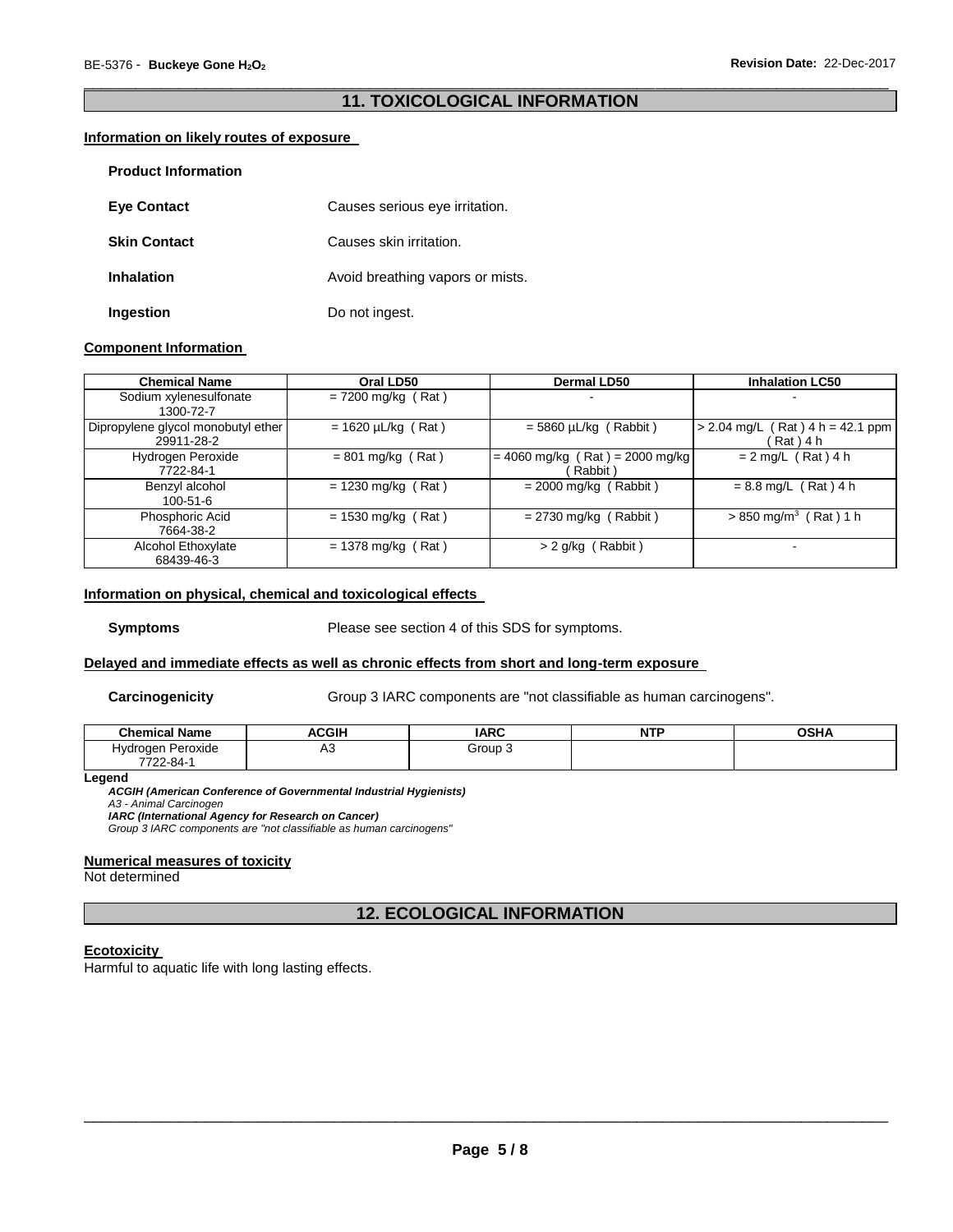# **Component Information**

| <b>Chemical Name</b>                                | Algae/aquatic plants                      | <b>Fish</b>                                                                                                                                                       | <b>Toxicity to</b><br>microorganisms                                                                         | Crustacea                                                                                      |
|-----------------------------------------------------|-------------------------------------------|-------------------------------------------------------------------------------------------------------------------------------------------------------------------|--------------------------------------------------------------------------------------------------------------|------------------------------------------------------------------------------------------------|
| Dipropylene glycol<br>monobutyl ether<br>29911-28-2 |                                           | 841: 96 h Poecilia reticulata<br>mg/L LC50 static                                                                                                                 |                                                                                                              |                                                                                                |
| Hydrogen Peroxide<br>7722-84-1                      | 2.5: 72 h Chlorella vulgaris<br>mg/L EC50 | 16.4: 96 h Pimephales<br>promelas mg/L LC50 18 - 56:<br>96 h Lepomis macrochirus<br>mg/L LC50 static 10.0 - 32.0:<br>96 h Oncorhynchus mykiss<br>mg/L LC50 static |                                                                                                              | 7.7: 24 h Daphnia magna<br>mg/L EC50 18 - 32: 48 h<br>Daphnia magna mg/L EC50<br><b>Static</b> |
| Benzyl alcohol<br>$100 - 51 - 6$                    | 35: 3 h Anabaena variabilis<br>mg/L EC50  | 460: 96 h Pimephales<br>promelas mg/L LC50 static<br>10: 96 h Lepomis<br>macrochirus mg/L LC50<br>static                                                          | $EC50 = 50$ mg/L 5 min<br>$EC50 = 63.7$ mg/L 15 min<br>$EC50 = 63.7$ mg/L 5 min<br>$EC50 = 71.4$ mg/L 30 min | 23: 48 h water flea mg/L<br>EC <sub>50</sub>                                                   |

\_\_\_\_\_\_\_\_\_\_\_\_\_\_\_\_\_\_\_\_\_\_\_\_\_\_\_\_\_\_\_\_\_\_\_\_\_\_\_\_\_\_\_\_\_\_\_\_\_\_\_\_\_\_\_\_\_\_\_\_\_\_\_\_\_\_\_\_\_\_\_\_\_\_\_\_\_\_\_\_\_\_\_\_\_\_\_\_\_\_\_\_\_

### **Persistence/Degradability**

Not determined.

# **Bioaccumulation**

Not determined.

# **Mobility**

| <b>Chemical Name</b> | <b>Coefficient</b><br>Partition |
|----------------------|---------------------------------|
| Benzyl alcohol       | . .                             |
| 100-51-6             |                                 |

# **Other Adverse Effects**

Not determined

# **13. DISPOSAL CONSIDERATIONS**

# **Waste Treatment Methods**

| Disposal of Wastes     | Disposal should be in accordance with applicable regional, national and local laws and<br>regulations. |
|------------------------|--------------------------------------------------------------------------------------------------------|
| Contaminated Packaging | Disposal should be in accordance with applicable regional, national and local laws and<br>regulations. |

# **California Hazardous Waste Status**

| <b>Chemical Name</b> | California Hazardous Waste Status |
|----------------------|-----------------------------------|
| Hydrogen Peroxide    | Toxic                             |
| 7722-84-1            | Corrosive                         |
|                      | Ignitable                         |
|                      | Reactive                          |
| Phosphoric Acid      | Corrosive                         |
| 7664-38-2            |                                   |

# **14. TRANSPORT INFORMATION**

| <b>Note</b> | Please see current shipping paper for most up to date shipping information, including<br>exemptions and special circumstances. |
|-------------|--------------------------------------------------------------------------------------------------------------------------------|
| <u>DOT</u>  | Not regulated                                                                                                                  |
| <b>IATA</b> | Not regulated                                                                                                                  |
| <b>IMDG</b> | Not regulated                                                                                                                  |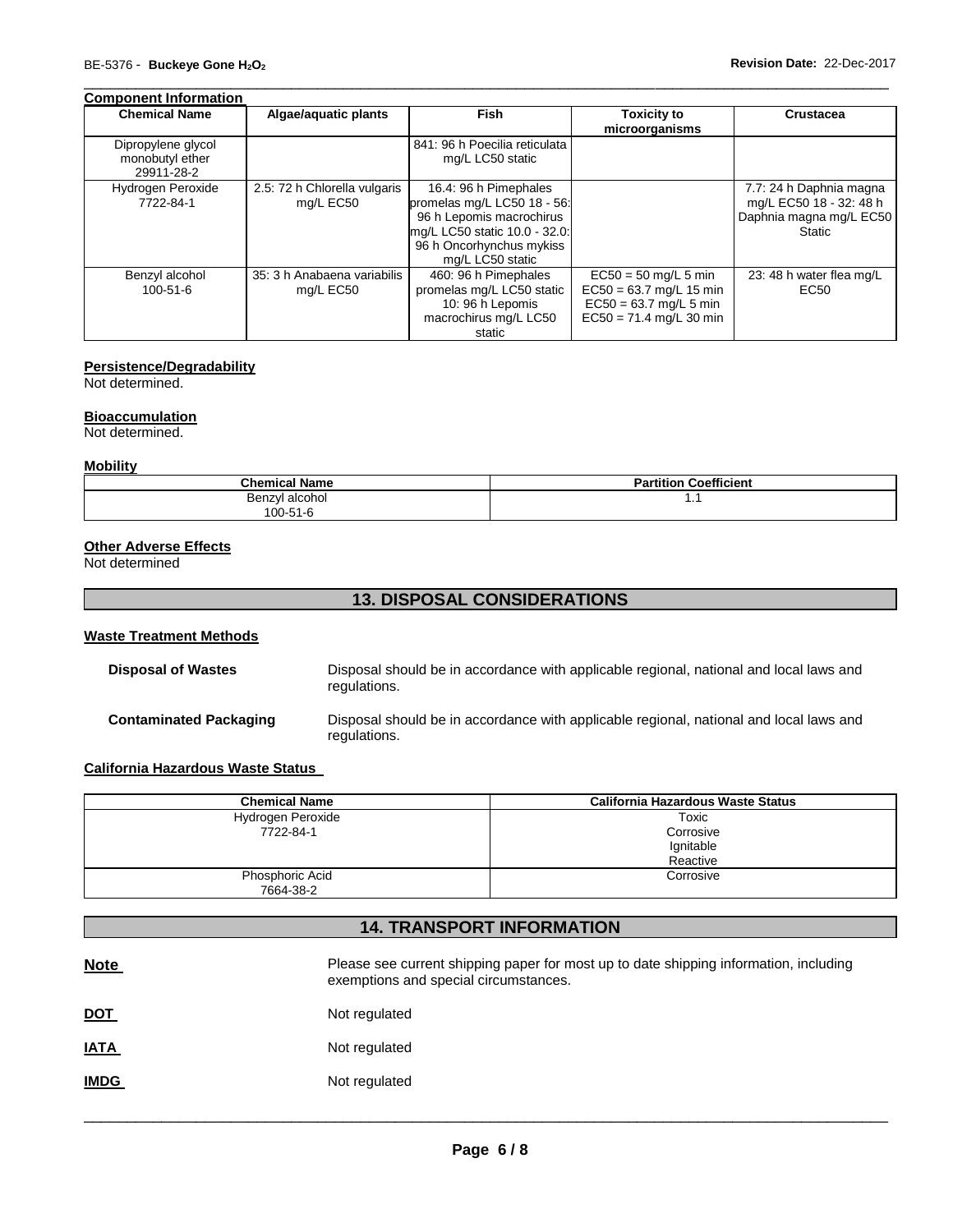# \_\_\_\_\_\_\_\_\_\_\_\_\_\_\_\_\_\_\_\_\_\_\_\_\_\_\_\_\_\_\_\_\_\_\_\_\_\_\_\_\_\_\_\_\_\_\_\_\_\_\_\_\_\_\_\_\_\_\_\_\_\_\_\_\_\_\_\_\_\_\_\_\_\_\_\_\_\_\_\_\_\_\_\_\_\_\_\_\_\_\_\_\_ **15. REGULATORY INFORMATION**

# **International Inventories**

| <b>Chemical Name</b>   | <b>TSCA</b> | DSL | <b>NDSL</b> | <b>EINECS</b> | <b>ELINCS</b> | ENCS    | <b>IECSC</b> | <b>KECL</b> | <b>PICCS</b> | <b>AICS</b> |
|------------------------|-------------|-----|-------------|---------------|---------------|---------|--------------|-------------|--------------|-------------|
| Sodium xvlenesulfonate | Present     |     |             | Present       |               | Present |              | Present     |              |             |
| Hvdrogen Peroxide      | Present     |     |             | Present       |               | Present |              | Present     |              |             |

# **Legend:**

*TSCA - United States Toxic Substances Control Act Section 8(b) Inventory* 

*DSL/NDSL - Canadian Domestic Substances List/Non-Domestic Substances List* 

*EINECS/ELINCS - European Inventory of Existing Chemical Substances/European List of Notified Chemical Substances* 

*ENCS - Japan Existing and New Chemical Substances* 

*IECSC - China Inventory of Existing Chemical Substances* 

*KECL - Korean Existing and Evaluated Chemical Substances* 

*PICCS - Philippines Inventory of Chemicals and Chemical Substances* 

*AICS - Australian Inventory of Chemical Substances* 

# **US Federal Regulations**

### **CERCLA**

| <b>Chemical Name</b>   | <b>Hazardous Substances RQs</b> | <b>CERCLA/SARA RQ</b> | <b>Reportable Quantity (RQ)</b> |
|------------------------|---------------------------------|-----------------------|---------------------------------|
| Hydrogen Peroxide      |                                 | 1000 lb               |                                 |
| 7722-84-1              |                                 |                       |                                 |
| <b>Phosphoric Acid</b> | 5000 lb                         |                       | RQ 5000 lb final RQ             |
| 7664-38-2              |                                 |                       | RQ 2270 kg final RQ             |

# **SARA 313**

Section 313 of Title III of the Superfund Amendments and Reauthorization Act of 1986 (SARA). This product does not contain any chemicals which are subject to the reporting requirements of the Act and Title 40 of the Code of Federal Regulations, Part 372

#### **CWA (Clean Water Act)**

| <b>Chemical Name</b> | <b>CWA - Reportable</b><br>Quantities | <b>CWA - Toxic Pollutants CWA - Priority Pollutants</b> | <b>CWA - Hazardous</b><br>Substances |
|----------------------|---------------------------------------|---------------------------------------------------------|--------------------------------------|
| Phosphoric Acid      | 5000 lb                               |                                                         |                                      |

## **US State Regulations**

#### **California Proposition 65**

This product does not contain any Proposition 65 chemicals.

# **U.S. State Right-to-Know Regulations**

| <b>Chemical Name</b> | New Jersey | <b>Massachusetts</b>     | Pennsylvania |
|----------------------|------------|--------------------------|--------------|
| Hydrogen Peroxide    |            |                          |              |
| 7722-84-1            |            |                          |              |
| Benzyl alcohol       |            |                          |              |
| 100-51-6             |            |                          |              |
| Phosphoric Acid      |            | $\overline{\phantom{a}}$ |              |
| 7664-38-2            |            |                          |              |